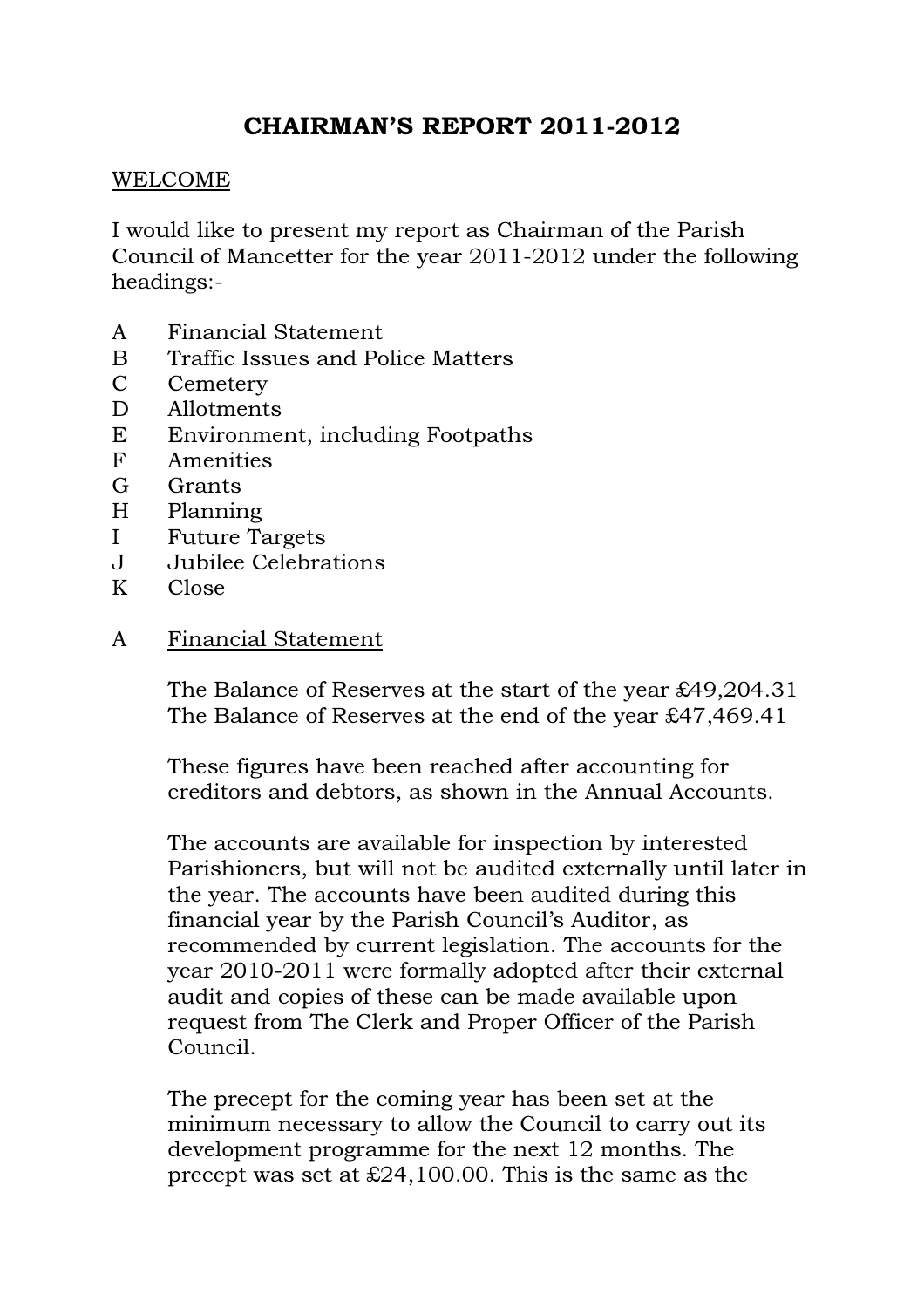previous two years and considering that for six years there has only been one single rise of £600.00 in 2009-2010, still represents excellent value. In real terms because of a slight increase in the number of electors there has been a percentage decrease of 1.6% (for a typical Band B property).

The number of hours required for The Clerk to be able to carry out her proper and increased duties has had to be extended by two hours as from the start of the new financial year.

## B Traffic Issues and Police Matters

Police issues are still dealt with at Area Forum level and I would urge Parishioners to attend the Area Forum East Meetings and make use of the consultation facility.

In my report last year I expressed concerns about the almost impossible task for police to effectively deal with changes that had been proposed. I feel that I must place it on public record that many people in the Parish feel vulnerable at all levels and this appears to be the feeling in other parishes.

The Chairman of the Warwickshire Police Authority reports the past eleven months (to March 2012) as having been challenging but having plans to improve future performance. He also indicates a challenge to reduce policing budgets and to continue to operate effectively within communities. In contrast I see contradictions of these views. I see a 3.9% increase in taxes for policing (a band B property) – the only council tax element to show a rise. I see increases in crimes at local level, including graffiti, vehicles continuing to ignore speed limits, weight restrictions and preferred traffic routes for HGV's.

### C Cemetery

The maintenance of the Cemetery/Churchyard is in the hands of the same Contractor. At all times public comments have been most positive and the on-going working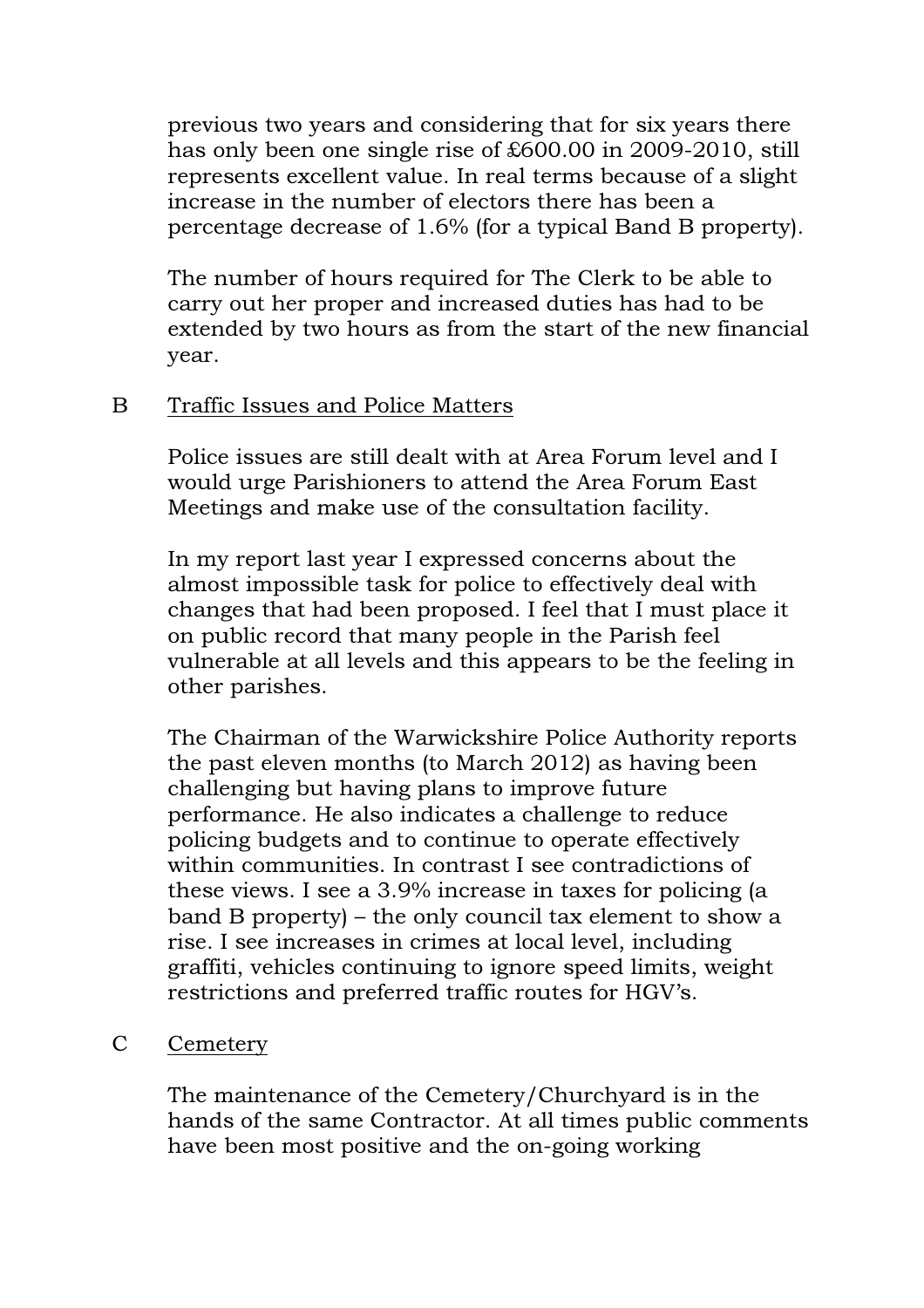relationship with the Contractor remains excellent. The trust the Parish Council has in his work has no doubters.

The second Contractor has been re-appointed for a further two years after submitting a successful bid following an advertisement of the need for various minor task within the Parish to be offered as a combined package. This includes regular clearing duties in the cemetery and cleaning bus shelters and allotment roadway maintenance.

The churchyard gatepost has been replaced. The Risk Assessment documents have been updated and elements revised as necessary. A new document relating to procedures for digging graves has been prepared and submitted for signing by the undertakers that use the cemetery. This document will be binding unless an equivalent document is submitted to the Council by the undertakers.

Central Government talks about the Big Society and voluntary input. Mancetter Parish Council has always been a leader in such activity and the new cremation and burial area is an absolute example of this.

The development of the new area has taken place since September and the Council is most grateful; not only for efforts from the two Contractors and The Clerk; but also individual mention should be made of the following contributions and support:-

- i) A half tonne block of diorite stone donated by Tarmac following a letter sent to Mike Gale.
- ii) A memorial plaque manufactured by Peter Savage Ltd of Nuneaton. Consultation took place between staff at the company and me. A second company, unknown to the Parish Council, completed the engraving. When finished the Parish Council requested an invoice to be submitted by Peter Savage Limited, who then kindly donated the plaque to the Parish.
- iii) The stone was moved by a local business,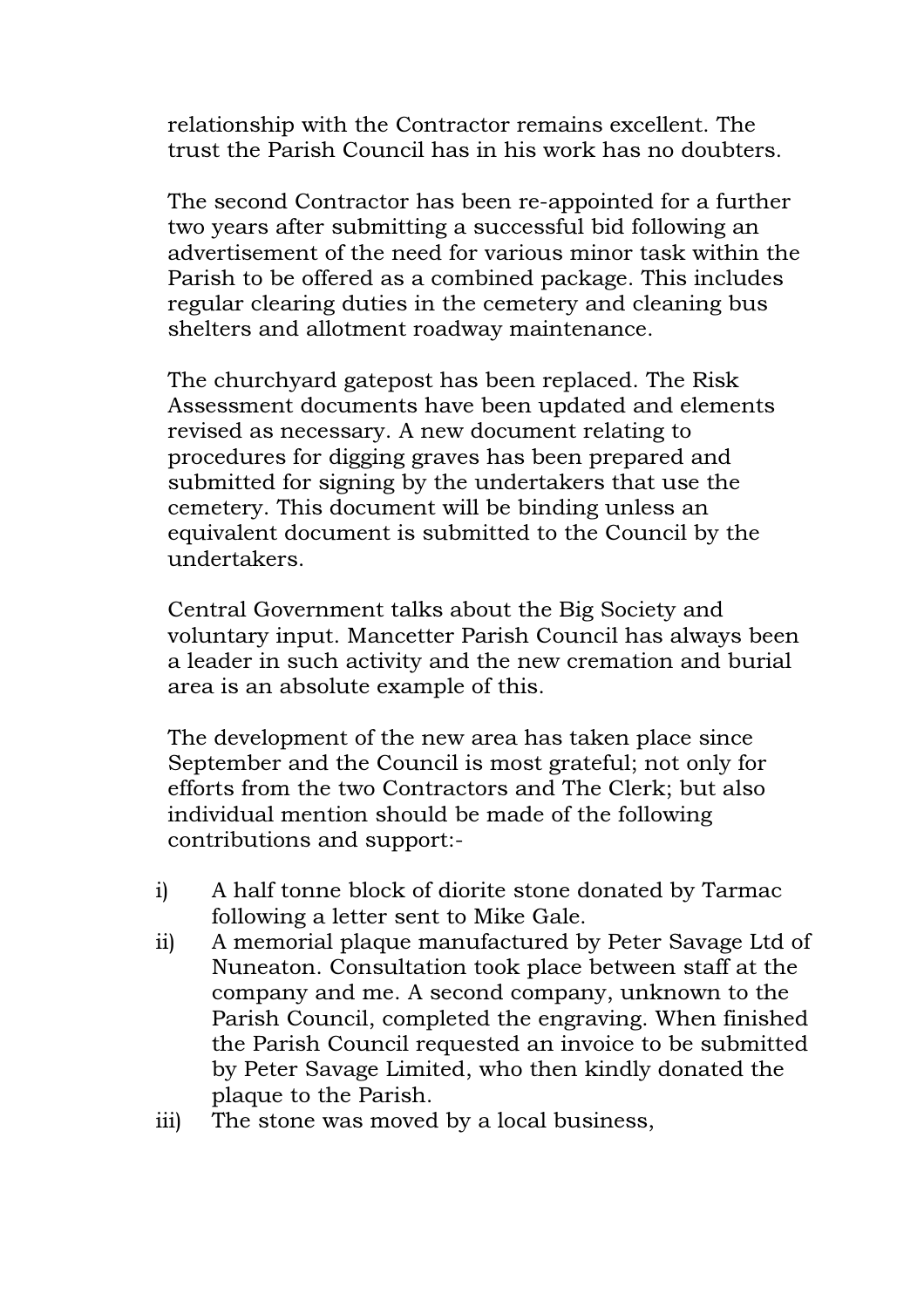A & R Rothen & Sons Ltd, to their farm so that the stone could be prepared for the plaque and then it was craned into the cemetery.

iv) The Mancetter Scouts allowed access into the cemetery via their grounds.

All of this has allowed rapid progress of the new area.

Visitors to the Cemetery are asked to take note of the rules for this area. Such guidance helps to keep costs to a minimum. Potential dispute over ornamentation that does not comply with these rules needs to be avoided, but cannot be ignored.

### D Allotments

 All the allotments at the Ridge Lane site are let, and now the Council is eager to add new names to the waiting list. Seven new tenants took up allotments this year.

During the year I met a representative from the Borough Council to discuss the possible need for vermin control at a particular site and constructive dialogue took place. Tragically that tenant has since died, and although considerable work has been required to tidy the site the new tenants are well under way with cultivation.

The 'handyman' Contractor now maintains the road verges at the side and is due to repaint the gate and renew some fencing with railing recovered from the Cemetery.

### E Environment

The Contractor has maintained the bus shelters on a monthly basis and has at the same time cleared the areas of any litter so as to support the Streetscape Teams.

There are still instances of fly tipping but the North Warwickshire Borough Council (NWBC) has responded to clear the problem.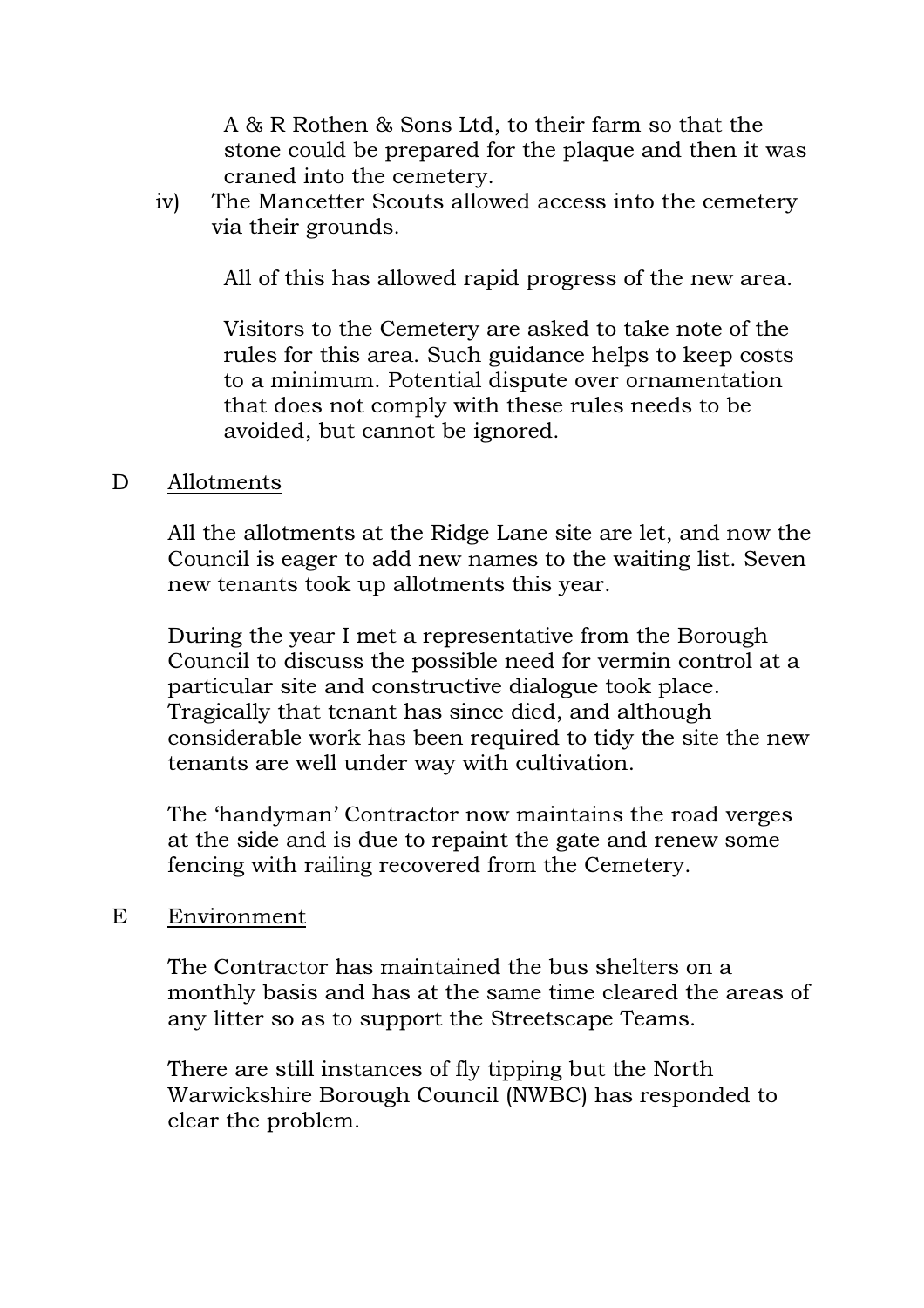I will ask John Arrowsmith, our Footpaths Representative, to give his report on Footpaths and the progress on the new walks map.

At this point in time the Parish still does not know the position regarding funding from the County Council, but indications are that it will be almost a nil contribution. Despite the County effectively reneging on a long term working relationship, the Parish Council has resolved to continue to maintain the footpaths to a high standard and not allow them to decline as they did some years ago.

An inventory of the grit bins has taken place and some bins will be replaced in the coming year. Previous requests for bins have been fulfilled.

There is no further update on the Ridge Lane aerials issue.

F Amenities

The Community Schoolroom has continued to be used for all Parish Council Meetings.

Youth activity at Ridge Lane continues to have a high attendance record. There is a need to thank the group of volunteer works, including the qualified (retired) Youth Leader.

I am pleased that Mancetter now also has its own youth group and I hope that volunteers come forward to keep it active when funding ends.

Within this heading I will record the new progress made for communication of Parish Council activity and issues affecting the Parish. As well as the web site a one page contribution is made to the Mancetter Matters publication. This in conjunction with the Parish Council Meeting Summary on the web site keeps a regular update of information, which is largely the reason for The Clerk's extended hours of work.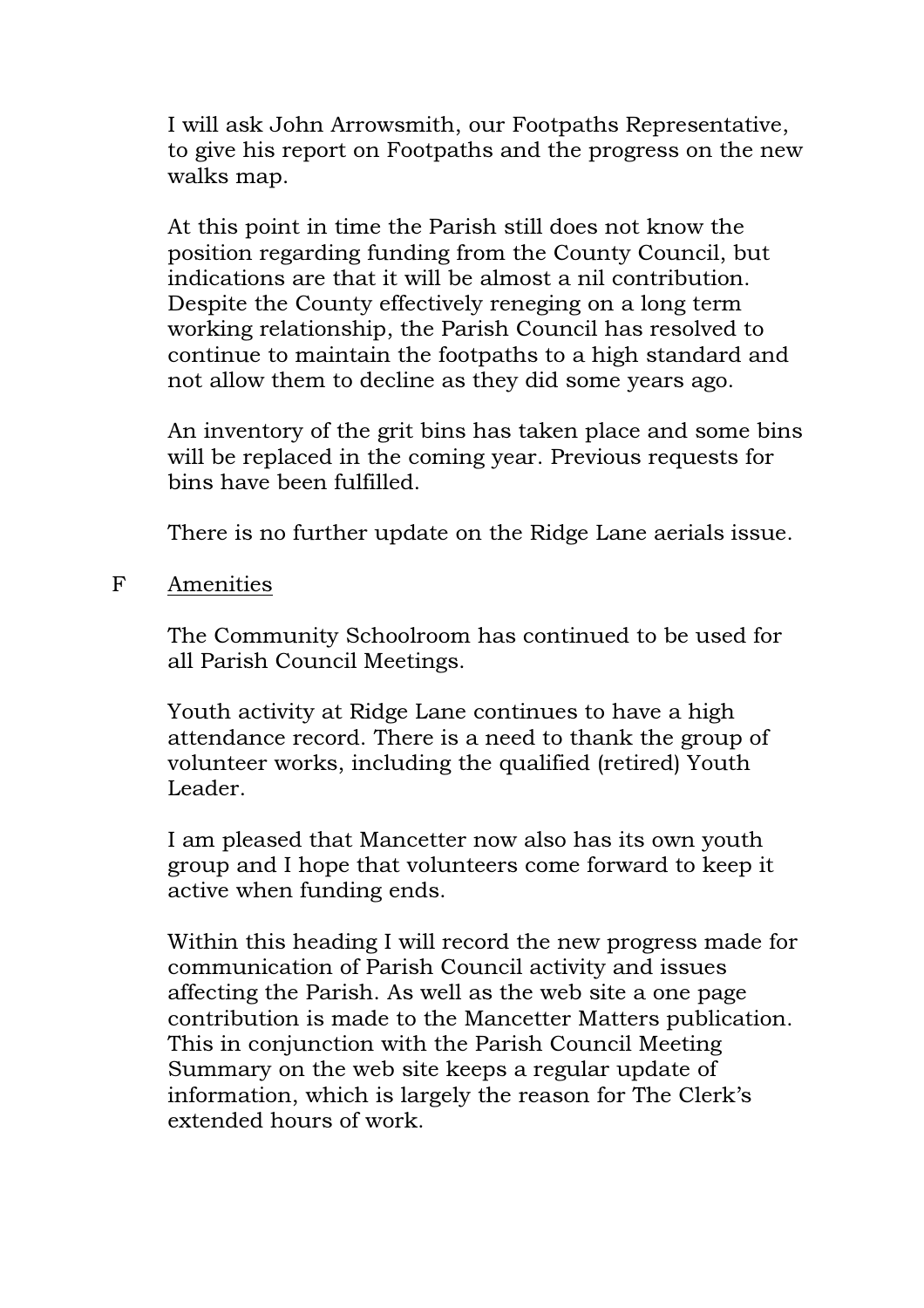### G Grants

The Parish Council has agreed to give an annual grant to the Mancetter Matters publication. This is in recognition of the Parish Council information page.

The Mancetter Village Residents' Association has requested support for the Jubilee celebration. To this end the Parish Council has agreed to fund travel to/from Ridge Lane on the celebration day and to provide a commemorative medal to every child in the Parish.

### H Planning

Planning issues in the Parish have been commented upon where appropriate.

It is anticipated that the quarry will be applying to extend its working area.

The development of the school field site/shops area has raised some concerns, but should in the end be positive for Mancetter.

### I Future Targets

- a) The Parish Council will continue to press for the improvement of services within the Parish.
- b) Community Hall provision will continue to be supported when necessary.
- c) Youth support will continue when and where activity takes place.
- d) Inspection of monuments in the cemetery and graveyard will continue in the coming year.
- e) Support will continue for the maintenance of footpaths/rights of way.
- f) To work with other agencies in the Parish to bring about enhanced Parish provision.
- g) To continue dialogue with the Borough Council and other groups in the Parish concerning the new legislation relating to the Localism Bill.
- h) To continue to work towards a Quality Status Council.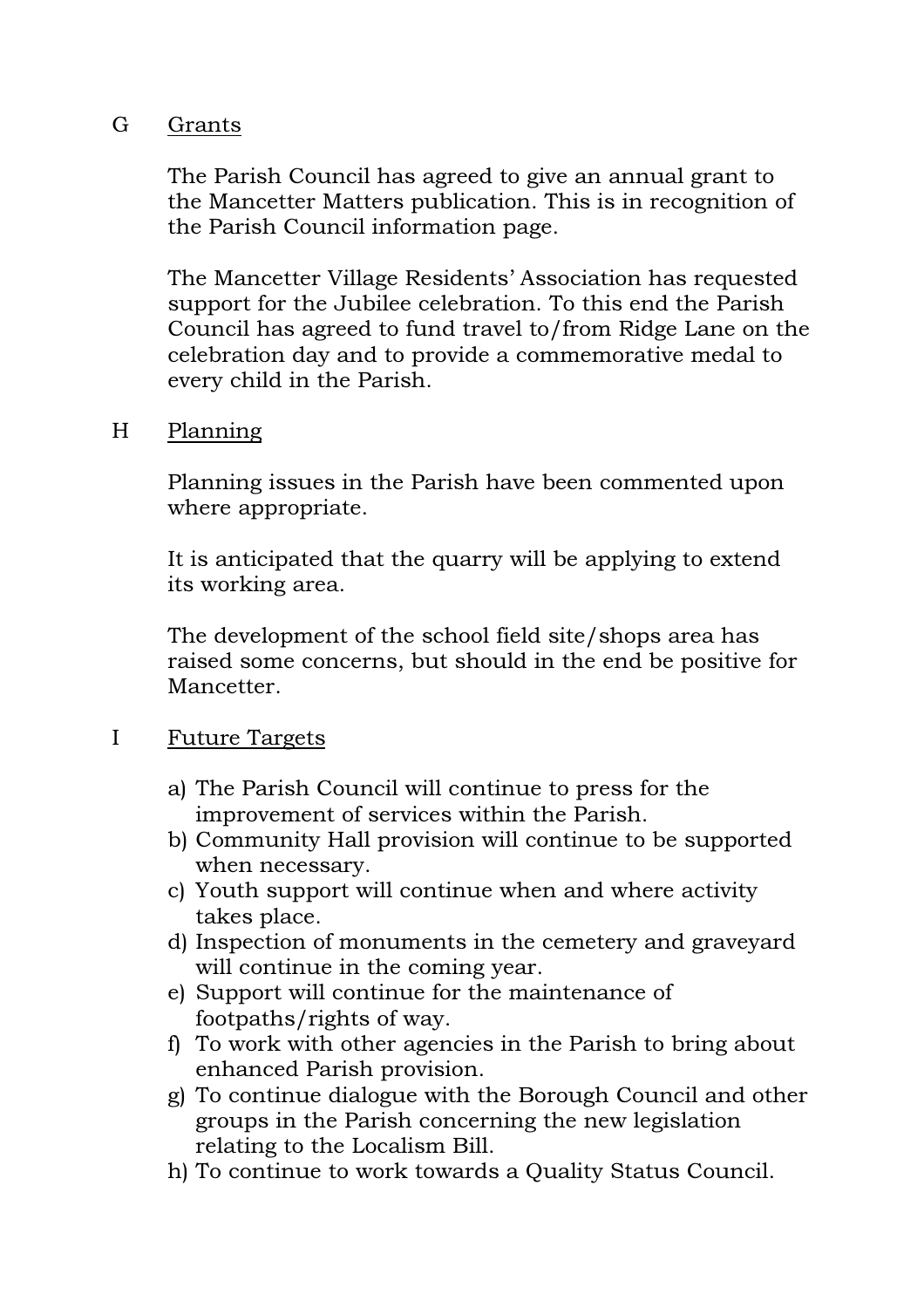i) To support our new Clerk on her training programme and the on-going personal development of all Councillors.

## J Jubilee Celebrations

As already reported a commemorative medal will be issued to each child living in the Parish Council boundaries.

It is proposed to plant a row of specimen trees along the cemetery boundary. Each active group in the Parish will be invited to take part in a planting ceremony.

It is also hoped to plant many more spring bulbs within the Parish, but this has yet to be approved.

Something yet to be considered would be to compile a DVD providing a visual archive of the Jubilee activities for future parishioners to see.

J Close

The following functions/meetings have been attended by members of the Parish Council during the past year:-

- ❖ Area Forum East Meetings
- County Area Meetings
- Warwickshire Association of Local Parish Council Meetings
- Annual Meeting of the Parish Councils with North Warwickshire Borough Council
- ❖ Quarry Liaison Group Meetings
- \* Standards Committee Meetings (to be disbanded July 2012)
- Emergency Volunteer Groups for Warwickshire
- The North Warwickshire Area Committee of Parish Councils
- ❖ Mancetter Village Residents Group Meetings
- Mancetter Tenants Group Meetings
- WALC training day events.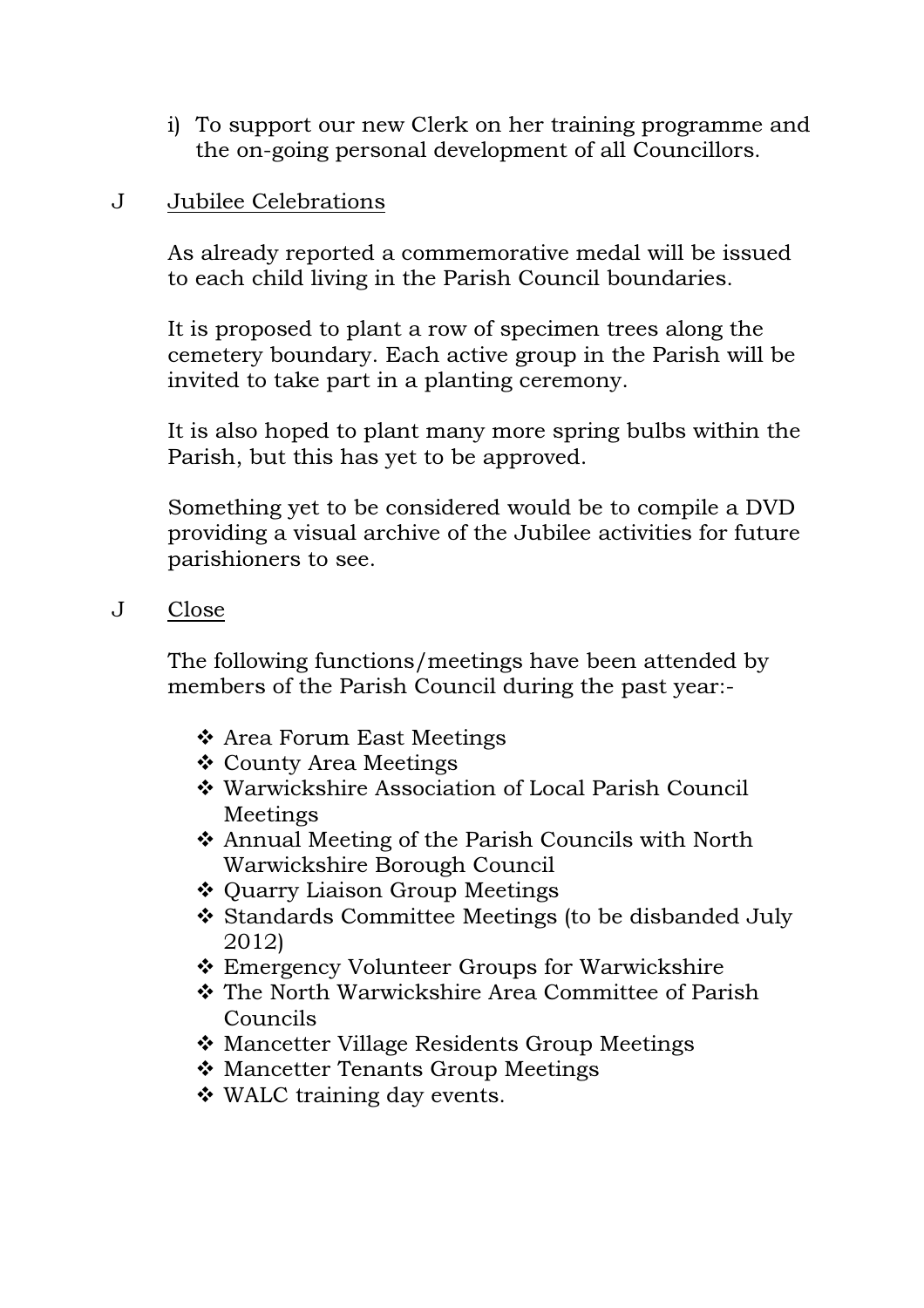The Parish Council continues to be very pleased with the support of our two Borough Councillors – congratulations on their re-election.

Our County Councillor contributes to our meetings at an improved level.

To this end the Parish Council has continued to afford quality time at the start of our meetings for discussion with these agencies, as well as other groups.

The public question time is always on our Parish Agendas.

Sincere thanks are offered to the Vice Chair, Jean Marshall, and the other Councillors who give unbelievable voluntary support to the Parish. Although John Arrowsmith retired from the Council he has continued to pursue footpath issues.

We still have a vacancy for a Parish Councillor and would welcome a new face on the Council.

I would like to thank Karen Evans who resigned as Clerk and Proper Officer, for helping to develop Mancetter Parish Council during her six years in office.

I welcome our new Karen as Clerk and Proper Officer, who has settled into the demanding job with unbelievable efficiency and speed. I am sure that she will keep all of us, especially me, on our proverbial toes.

The Parish Council is a team of volunteers employing contractors that take great pride in the Parish – much of the work is over and above the minimum required and agreed, which is given without worry for personal payment or expenses.

We aim to keep such attitudes and standards for the future – as long as our Parishioners allow us to – we answer to the Parish. This is a time of many changes but Mancetter Parish Council has stood the test of time for over 100 years.